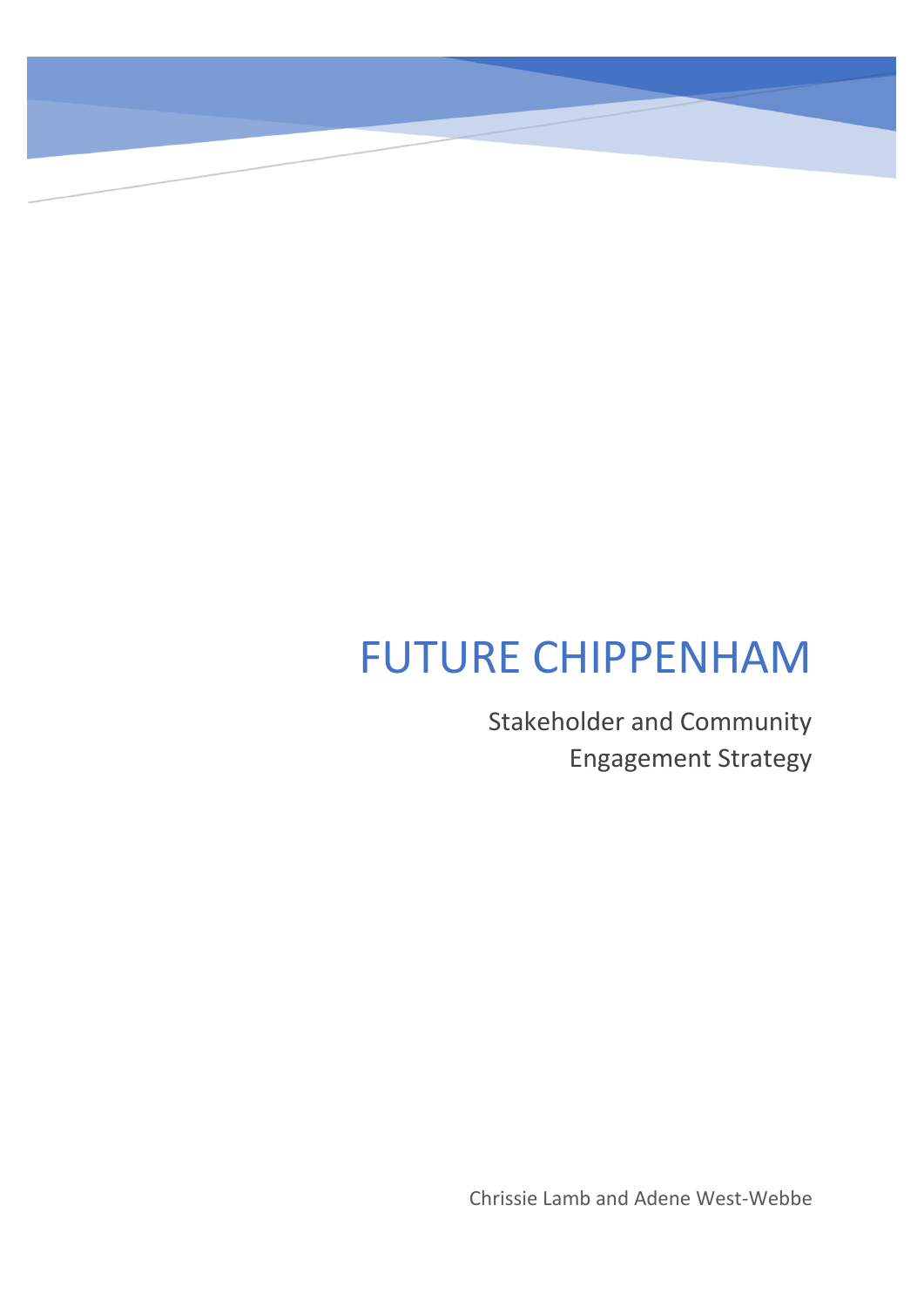# Contents

| 1.  |  |
|-----|--|
| 1.1 |  |
| 1.2 |  |
| 1.3 |  |
| 1.4 |  |
| 2.0 |  |
| 2.1 |  |
| 2.2 |  |
| 2.3 |  |
| 2.4 |  |
| 2.5 |  |
| 2.6 |  |
| 2.7 |  |
| 2.8 |  |
| 3.0 |  |
| 3.1 |  |
| 3.2 |  |
| 3.3 |  |
| 3.4 |  |
| 3.5 |  |
| 3.6 |  |
| 4.0 |  |
| 4.1 |  |
| 4.2 |  |
| 4.3 |  |
| 4.4 |  |
| 5.0 |  |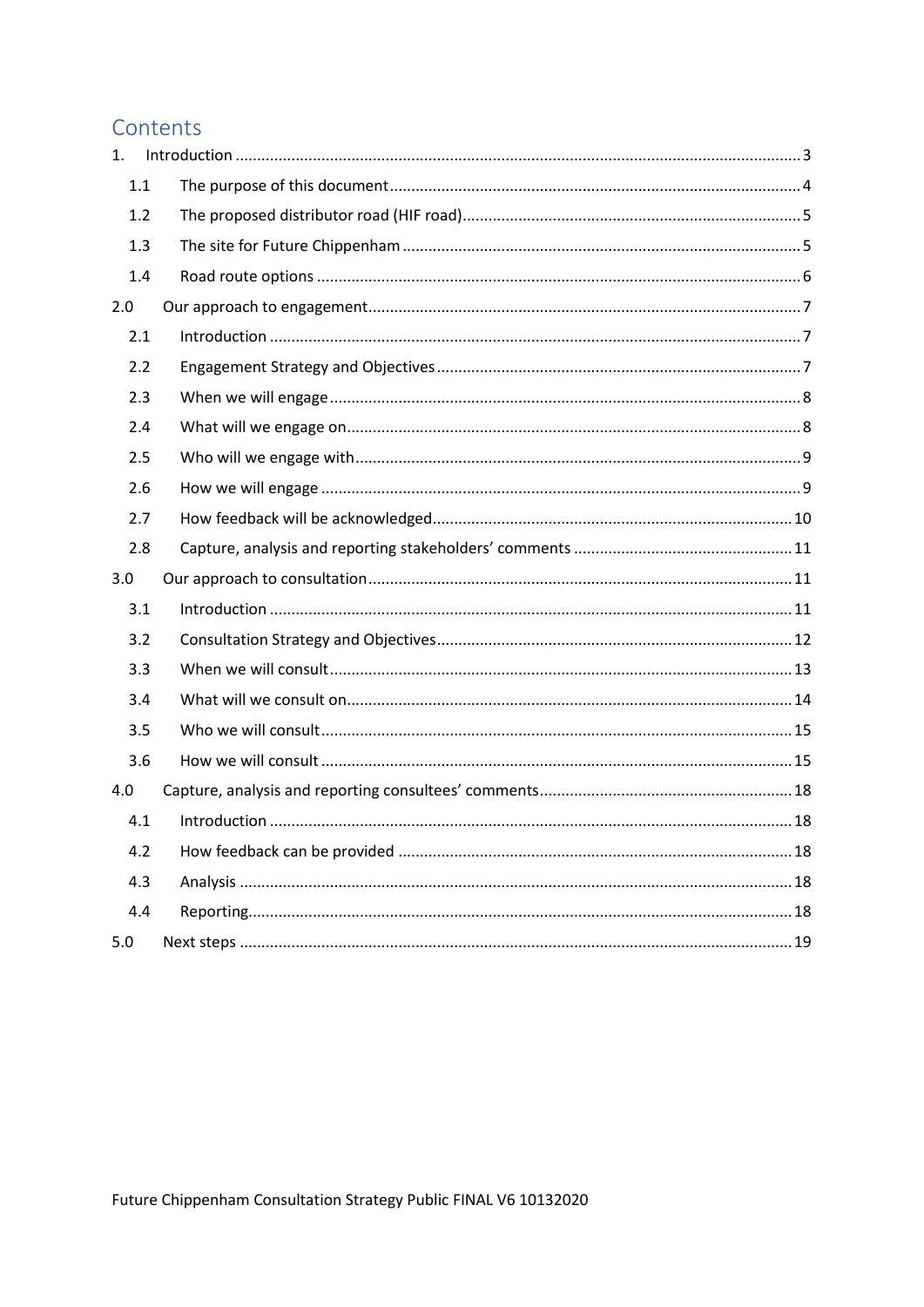# <span id="page-2-0"></span>1. Introduction

In November 2019, following the submission of a bid to the Housing Infrastructure Forward Fund (HIF), Wiltshire Council was successful in being awarded £75 million grant from the Ministry of Housing and Local Government (MHCLG). The grant will provide forward funding to build a distributor road which will unlock land to support the delivery of up to 7,500 homes up to 2046 and beyond, known as Future Chippenham. In addition, the grant enables the project to be infrastructure led, which will in turn reduce traffic congestion in the town and ensure that any development has the appropriate infrastructure in place at the right time and sufficient for its needs.

The process set out below focuses on Future Chippenham and does not replace Wiltshire Council's statutory process, and therefore consultation requirements, to allocate such sites in the Local Plan and for any planning application to be determined against the Local Plan.

The overall aim of the Future Chippenham programme is to deliver 7,500 new homes and 1 million square feet of employment space by 2046 and beyond, with funds to support the delivery of a distributor road for Future Chippenham and improvements to Junction 17 of the M4 by March 2026.

Future Chippenham aims to create a new model of development, groundbreaking in its approach to providing residents and visitors with a place to live and to work, reflective and understanding of the history and beauty of the surrounding built and natural environment. It will be a place that meets existing and future challenges by being environmentally sustainable; resilient and adaptable to climate change; where health and wellbeing are part of the fabric; with a vibrant and diverse community with easy access to first class recreation and social facilities; and an economically prosperous community with an enduring sense of belonging.

The proposed benefits of the programme are far reaching for both the existing and proposed new community of Chippenham and surrounding areas. These include, but are not limited to:

**Distinctive** – Future Chippenham will have a distinct character and sense of place influenced by local history, heritage, natural features and the wider landscape.

**Inclusive and Prosperous Economy** – An inclusive development that enables access to key economic opportunities including employment, education and training.

A development contributing to a prosperous local economy and providing increased potential for Chippenham's economic self-containment. By delivering high quality new homes and commercial employment locations served by excellent transport connectivity, Chippenham's status as a Principal Settlement will be reinforced and enhanced in coming years and in the long term.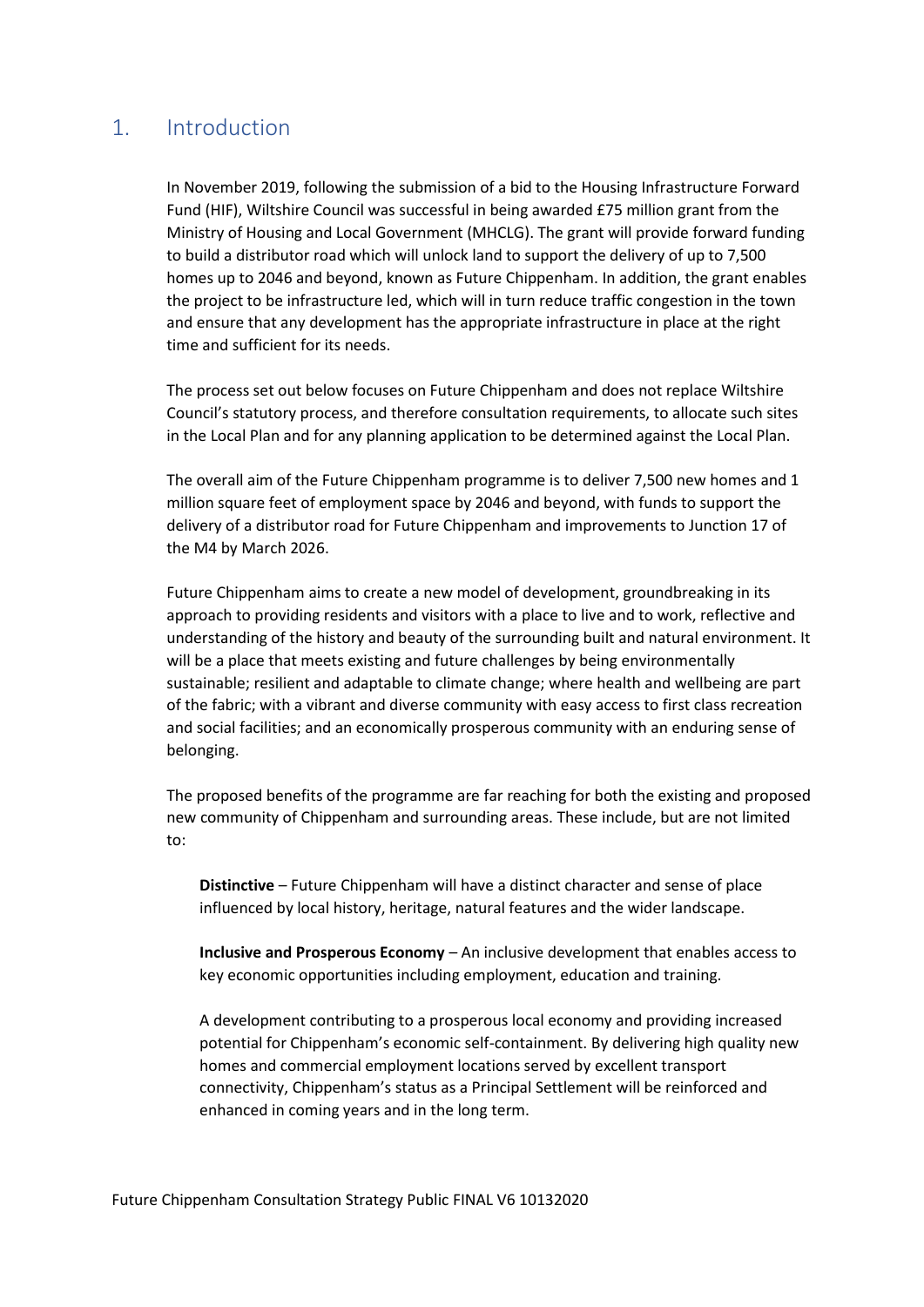**Healthy** – Healthy lifestyles will be encouraged through a green infrastructure network that provides opportunities for leisure, active recreation, access to nature and community food growing.

A development that promotes more sustainable and active transport choices, that reduce the need to travel.

**Environmentally Sustainable** – An environment and biodiversity positive development with measurable improvement resulting in net environmental gain and measurable net gain in biodiversity.

**Resilient and Adaptable** – A climate resilient and adaptable development that can adapt to climate change.

**Connected** – COVID-19 will push communities to become increasingly resilient and selfsufficient, demonstrating the importance of easily accessible community facilities. This shift towards self-sufficient communities reflects the '10 Minute Neighbourhood' concept which advocates the provision of key facilities within walking distance of all residents.

A dedicated team has been established within Wiltshire Council's Housing and Commercial directorate within the Major Projects team to manage the Future Chippenham programme to achieving its objectives and represents the council as landowner / promoter in this context. The team operates separately from the council as Local Planning Authority.

## <span id="page-3-0"></span>1.1 The purpose of this document

This Stakeholder and Community Engagement Strategy has been produced in relation to Wiltshire Council's proposal to build a new distributor road in the North East and Southern area of Chippenham and surrounding areas that will unlock land to support a new mixed-use development proposal (called Future Chippenham) and associated infrastructure providing 7,500 homes by 2046.

- 1.1.1 The Future Chippenham team are undertaking pre-application engagement and consultation ahead of submitting a Full Planning Application for the road and an Outline Planning Application for development on the council's land.
- 1.1.2 This Stakeholder and Community Engagement Strategy sets out the council's, as Landowner and Highway Authority, approach to, and potential timetable, for engaging and consulting (both informally and formally) with all those with a possible interest in Future Chippenham, as part of the development of the proposal. This includes the new distributor road and the Masterplan for the council owned proposed development. These communications / engagements / consultations will be separate from the statutory consultation required by Wiltshire Council as Local Planning Authority which are governed by requirements in the Town and Country Planning Act 1990.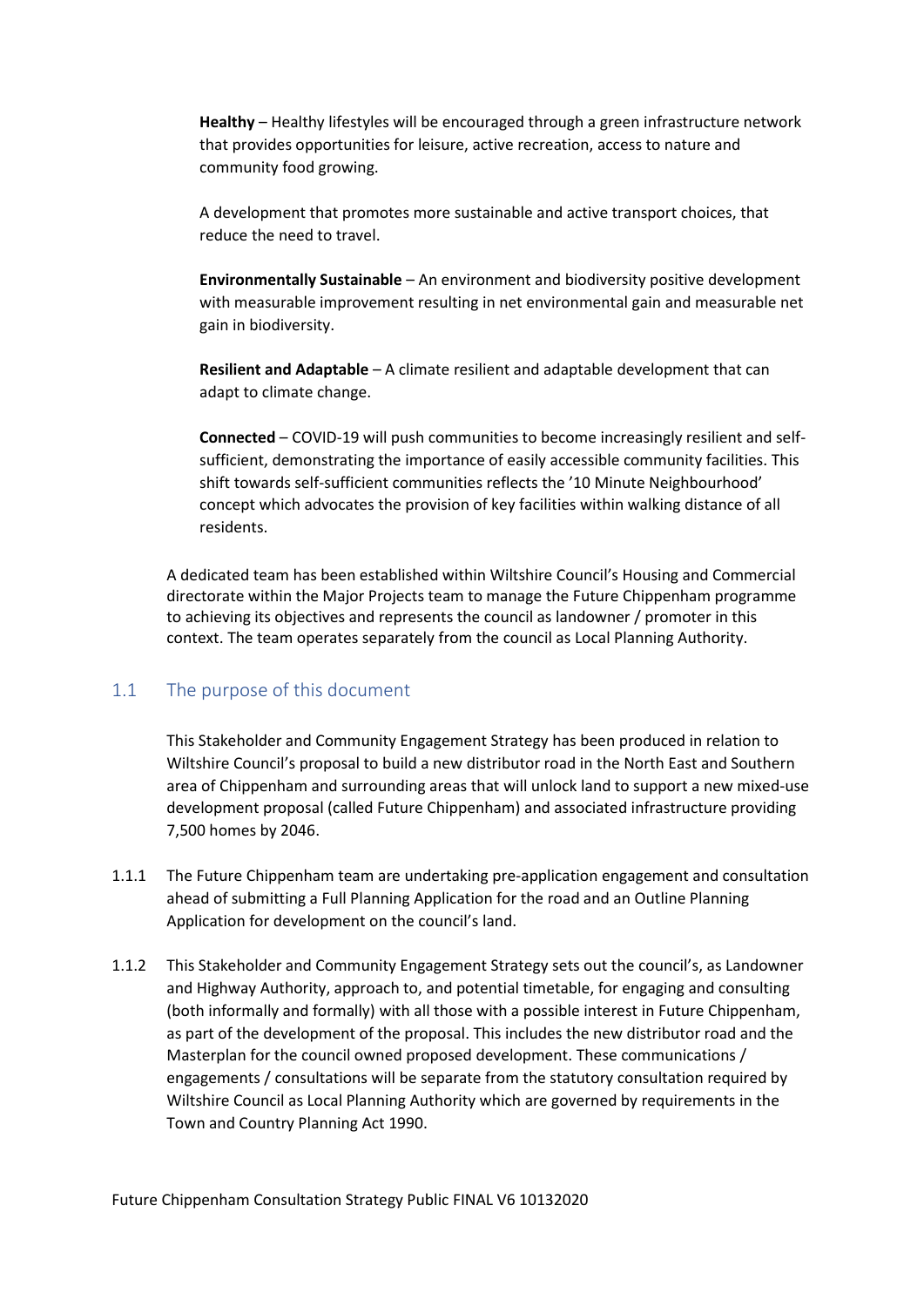- 1.1.3 It is recognised that engagement and consultations on Wiltshire Council's Local Plan Review have to and will take place. To avoid potential confusion, it is emphasised in this Strategy that our proposals are separate from this and the Future Chippenham team are representing the council's interest as landowner / promoter.
- 1.1.4 This Strategy will be reviewed as the programme progresses to ensure it remains fit for purpose and takes into account a changing landscape of national best practice/regulatory requirements, technological advances etc.

## <span id="page-4-0"></span>1.2 The proposed distributor road (HIF road)

1.2.1 The new distributor road will form the main corridor of movement through Future Chippenham and create the capacity to enable new homes, employment and community facilities. The distributor road will also act as a link between the M4, both Eastern Chippenham and villages, South East Chippenham and joining with the A350 at Lackham roundabout.

## <span id="page-4-1"></span>1.3 The site for Future Chippenham

- 1.3.1 Chippenham is identified as a strategically important centre for major growth in Wiltshire, to help meet the local housing and employment need and support the growth aspirations of the wider south west region.
- 1.3.2 The current Core Strategy, which defines the housing requirement, runs until 2026. Wiltshire Council is currently carrying out a Review which will see an increase in the overall housing delivery requirement and will extend the Plan period to 2036. The 'Local Housing Needs Assessment 2019' by Opinion Research Services indicates an overall assessed housing need across Wiltshire of up to c45,000 new homes by 2036 and some 20,000 in the Chippenham Housing Market Area (HMA).
- 1.3.3 Chippenham Town is designated as a principle settlement and is a large market town on the River Avon which acts as a primary focus for growth. Ref Figure 1.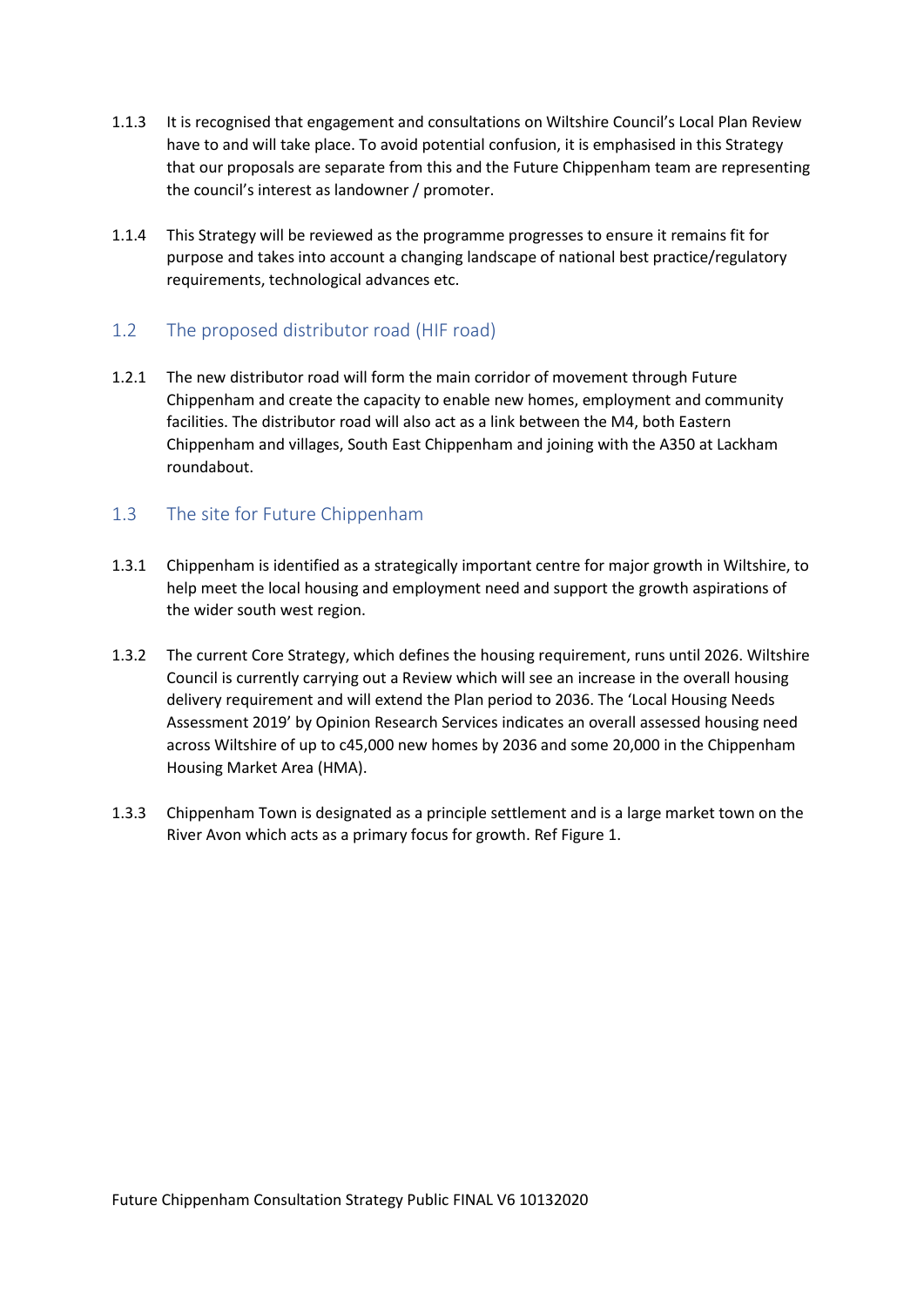

Figure 1 : Source – Chippenham Site Allocations Plan adopted May 2017

- 1.3.4 The town has excellent transport links, located near to J17 of the M4 and on the mainline Great Western Railway providing access to both the Southwest, Midlands and London areas.
- 1.3.5 In addition, Chippenham is well located strategically where both Swindon M4 Growth Zone and A350 Growth Zone overlap and is considered pivotal in the future development of the M4 and A350 economic corridors.
- 1.3.6 The site for the proposed development is made up of land owned by several parties including Wiltshire Council. Wiltshire Council, through the Future Chippenham team, will be leading the assembly of this land for the new distributor road through engagement and negotiations with the landowners / promoters to gain their support and commitment to build the road and enable the wider developments.

# <span id="page-5-0"></span>1.4 Road route options

1.4.1 As part of the original HIF bid to support delivery of the road, an indicative route was identified that, in its concept phase, met the outcomes for the proposal.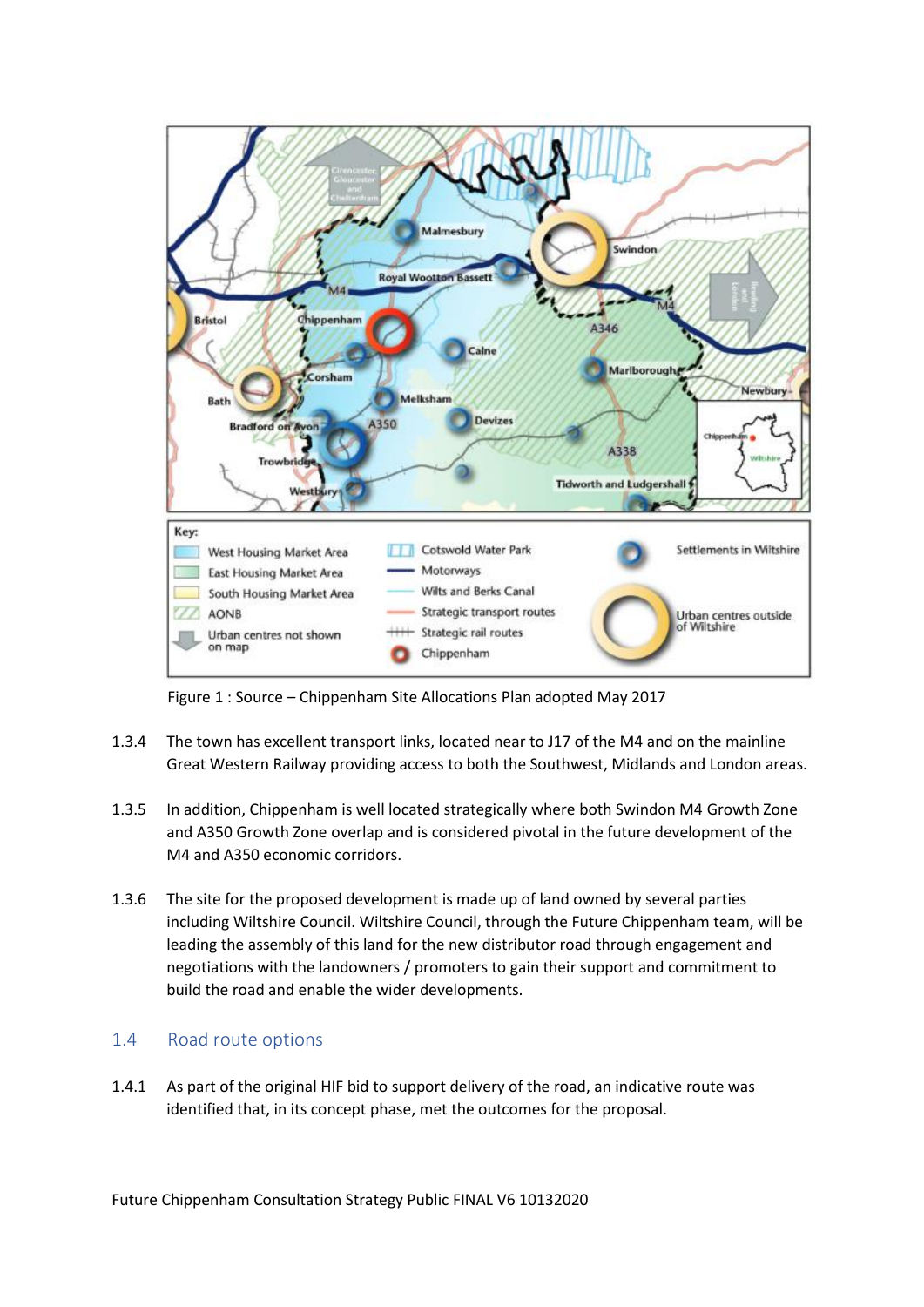1.4.2 This has since been refined through detailed options appraisals. This process is ongoing and continues to investigate environmental factors such as flood modelling, ecology surveys, landscape assessments and blue and green infrastructure. Community and social infrastructure also form a critical element of the appraisals. Public consultation, with those stakeholders identified as part of the stakeholder identification mapping and management process, will further inform and enhance the development of the road route options and design process.

# <span id="page-6-0"></span>2.0 Our approach to engagement

# <span id="page-6-1"></span>2.1 Introduction

- 2.1.1 Wiltshire Council and Future Chippenham recognise that since the announcement of the HIF bid's success in November 2019, engagement with stakeholders identified through the stakeholder identification mapping and management process has been limited.
- 2.1.2 Six public engagement events were held in November and December 2019 to discuss the new distributor road in general terms and to seek residents' views on the future of the town.
- 2.1.3 Following an analysis of the comments received, a public engagement feedback report was produced. This report has been published on Wiltshire Council's website.
- 2.1.4 Engagement is an on-going process and as such engagement activities will be carried out throughout the Future Chippenham programme to gather input and feedback as the programme develops.
- 2.1.5 The Future Chippenham team is committed to keeping everybody informed of progress with this project which will include formal consultation as required at appropriate stages within the process.
- <span id="page-6-2"></span>2.2 Engagement Strategy and Objectives
- 2.2.1 We will consider relevant national policy and guidance including:
	- LGA, 10 Commitments for Effective Pre-Applications Engagement (January 2014)
- 2.2.2 Wherever possible, our engagement will be managed in line with the principles outlined in 3.2.3.
- 2.2.3 Our overall engagement objectives are, but not limited to:
	- Raise awareness of what is proposed to help local people, local town and parish councils, businesses and other stakeholders have a greater understanding of the Future Chippenham programme
	- Provide clear and concise information so stakeholders can provide informed comments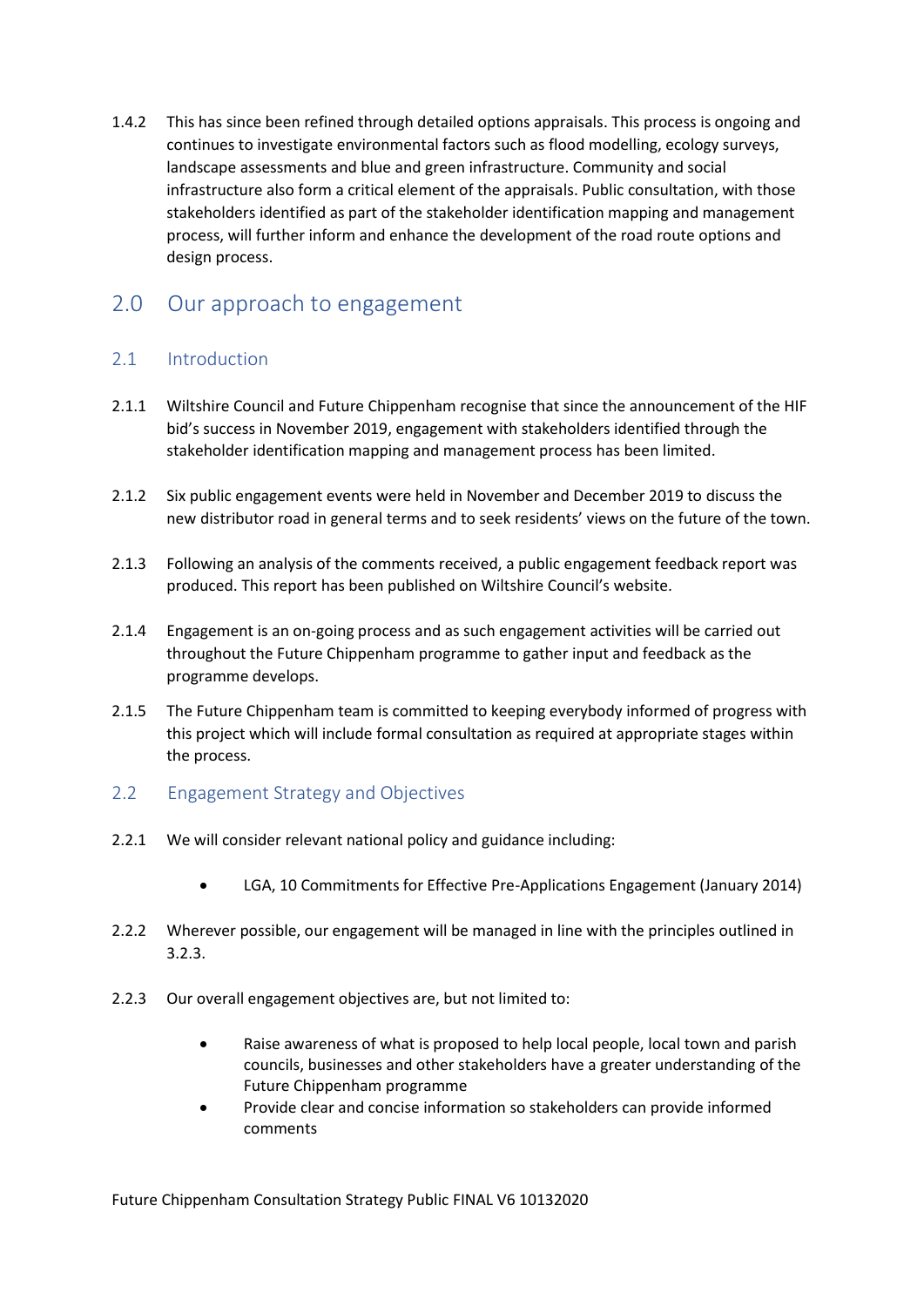- Provide a range of different opportunities for members of the local community, relevant local town and parish councils, businesses and other stakeholders to engage with the Future Chippenham programme and comment on the proposals
- Invite feedback and ensure that Future Chippenham understands the views of stakeholders so that they can be considered during the development process

## <span id="page-7-0"></span>2.3 When we will engage

- 2.3.1 We will engage on aspects of the programme and proposals that will have a material impact on Chippenham and surrounding communities.
- 2.3.2 Wherever possible, we will try to accommodate invitations from stakeholders to attend online meetings, presentations, briefings and events to give an update on the proposals.
- 2.3.3 This is a long-term project and there will be periods when the Future Chippenham team can only provide minimal new information. We will endeavour to maintain a flow of information through our corporate communication channels and thereby minimise disinformation or misinformation.
- 2.3.4 We will however undertake a programme of targeted communication and engagement to raise awareness of the proposed development prior to any anticipated public consultation.

## <span id="page-7-1"></span>2.4 What will we engage on

- 2.4.1 We will engage with a wide range of people, community groups, relevant town and parish councils, businesses and other relevant stakeholders who will, or who may be affected by the Future Chippenham programme.
- 2.4.2 It is likely that engagement activities throughout the project may be focused around, but not limited to:
	- Principles of Development for Future Chippenham and road alignment options
	- Sustainability measures such as carbon neutrality, biodiversity offsetting
	- Environmental / biodiversity requirements
	- New public open space
	- Walking and cycling opportunities
	- Access to the River Avon
	- New schools, shops and community facilities
	- Traffic modelling
	- Housing
	- Employment space
- 2.4.3 Where appropriate, internal or external specialists/experts in particular fields will be invited to participate in relevant engagement events to ensure the topics/themes can be fully considered.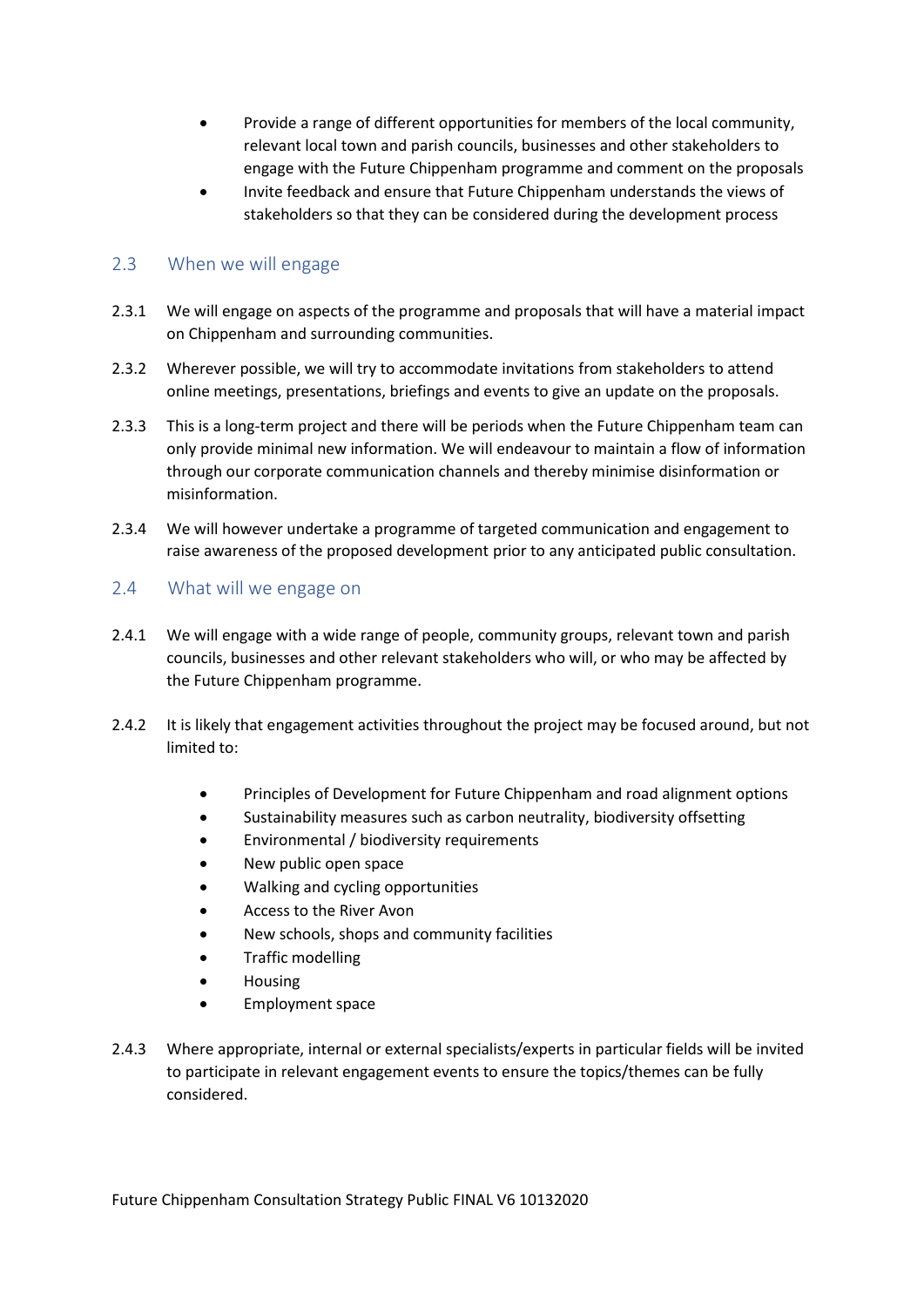## <span id="page-8-0"></span>2.5 Who will we engage with

- 2.5.1 We will engage with stakeholders identified through the stakeholder identification mapping and management process. This will be regularly reviewed as the Future Chippenham programme progresses and amended to reflect the changing nature of stakeholders at that time.
- 2.5.2 An indication of the stakeholder groups identified is given at 3.5.2.

## <span id="page-8-1"></span>2.6 How we will engage

- 2.6.1 A Communications and Engagement Plan will be developed and will identify the most appropriate communication methods and channels such as those outlined at 3.6.3.
- 2.6.2 Where possible and subject to COVID-19 safety guidance, Future Chippenham engagement activities will include some face-to-face events. If this is not possible, alternative digital and virtual solutions will be used.
- 2.6.3 Where there is a focus on digital and virtual platforms, consideration will be given to the impact this may have on those less technically aware or hard to reach members of the community and further action will be taken as appropriate.
- 2.6.4 We will be engaging stakeholders in two-way dialogue and comments received will be considered as the proposals are developed.
- 2.6.5 Focus groups may be used to develop some aspects of the Future Chippenham programme before engaging with wider stakeholders on the proposals.
- 2.6.6 Where tensions occur between the aspirations of third-party groups and the Future Chippenham programme, every effort will be made to carry out meaningful engagement and dialogue to address these concerns where possible.
- 2.6.7 Stakeholders will be given adequate notice of relevant engagement activities to ensure they can take part.

#### **Website, web contact form, email address and telephone number**

- 2.6.8 The aim is for Future Chippenham to have its own micro website, subject to funding. This will provide information on the Future Chippenham programme, dates / times / locations of the public exhibitions / drop-in events, web contact us form and downloadable versions of the project and consultation documents etc. In the meantime, dedicated webpages providing this information will be available on Wiltshire Council's corporate website.
- 2.6.9 A Future Chippenham email address will be set up to provide an additional way in which people can contact the Future Chippenham team and access information on the proposal.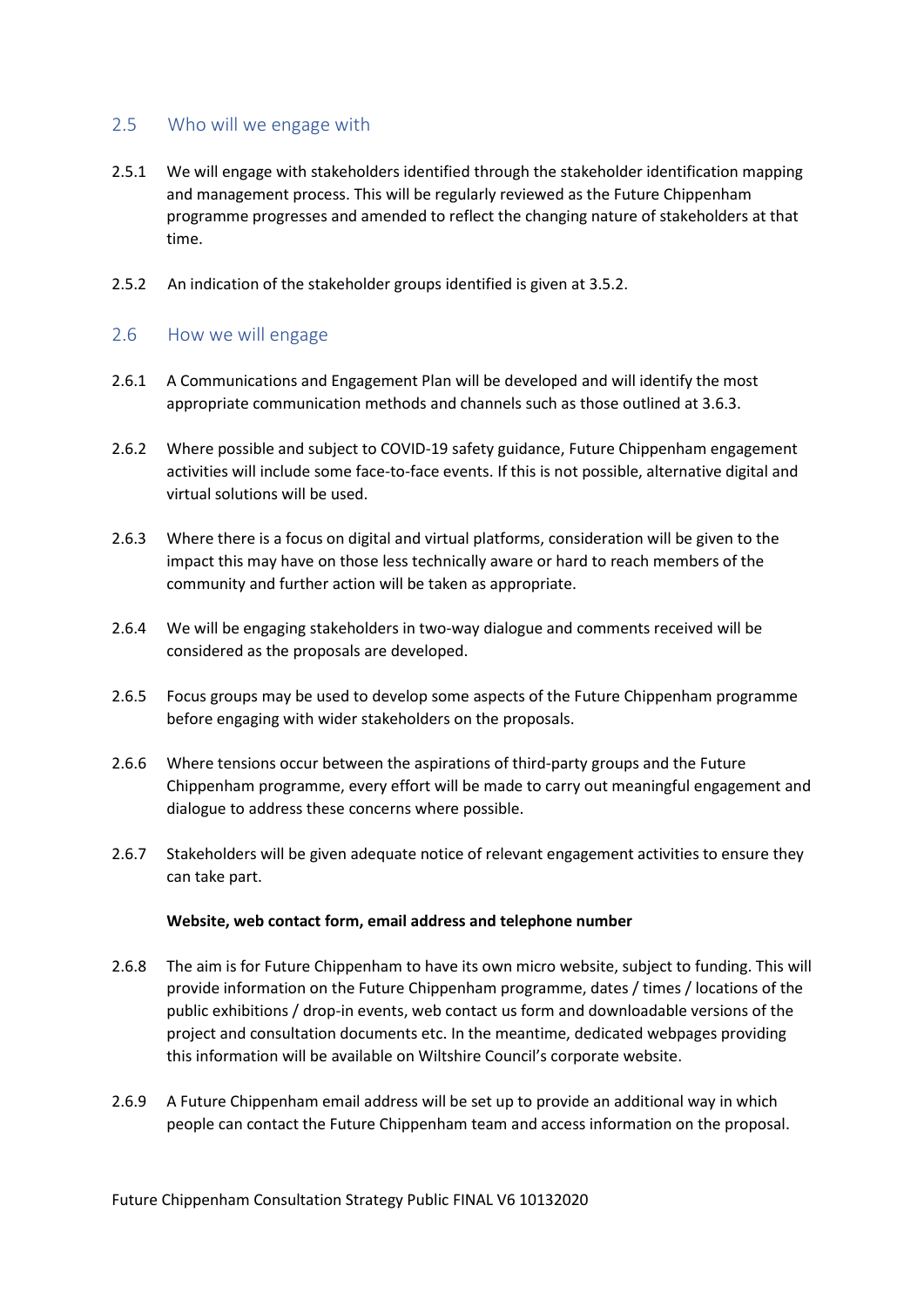Consideration will also be given to having a dedicated telephone number, subject to resources.

### **Responding to information requests**

- 2.6.10 We will aim to provide a detailed response in a timely manner to all questions or requests for further information received via the website contact us form, email address or written correspondence.
- 2.6.11 We will also aim to respond to any verbal requests (particularly at public events) but will generally ask for comments to be made in writing (through any method identified above). Unless we are able to explicitly confirm (in writing) that we are able to respond to a verbal request, we would ask that respondents contact us via the website contact us form, email address or written correspondence.

### **Petitions**

2.6.12 Petitions received in relation to the Future Chippenham proposals will be logged and processed by Wiltshire Council's Democratic Services team in line with council policy.

### **FOI or EIR requests**

2.6.13 FOI or EIR requests received in relation to the Future Chippenham proposals will be logged and processed by Wiltshire Council's Information Governance team in line with council policy.

# <span id="page-9-0"></span>2.7 How feedback will be acknowledged

- 2.7.1 We will aim to acknowledge and respond to all individual written responses (whether by the online feedback form, letter or email) within 10 working days, provided that a clear address to respond to is given.
- 2.7.2 Where possible, we will aim to provide a response to (non-rhetorical) questions raised. We will state whether any questions require detailed input and therefore more time to respond to.
- 2.7.3 Respondents can request to be included in our stakeholder management process to be kept informed of the Future Chippenham proposals as they develop. Respondents will need to provide their personal contact details and permission for us to use them for this purpose only in accordance with GDPR processes. Respondents can request to be removed from the stakeholder management process at which point their personal contact details will be deleted.
- 2.7.4 A Frequently Asked Questions section will be available on Wiltshire Council's website outlining generic questions asked and their responses.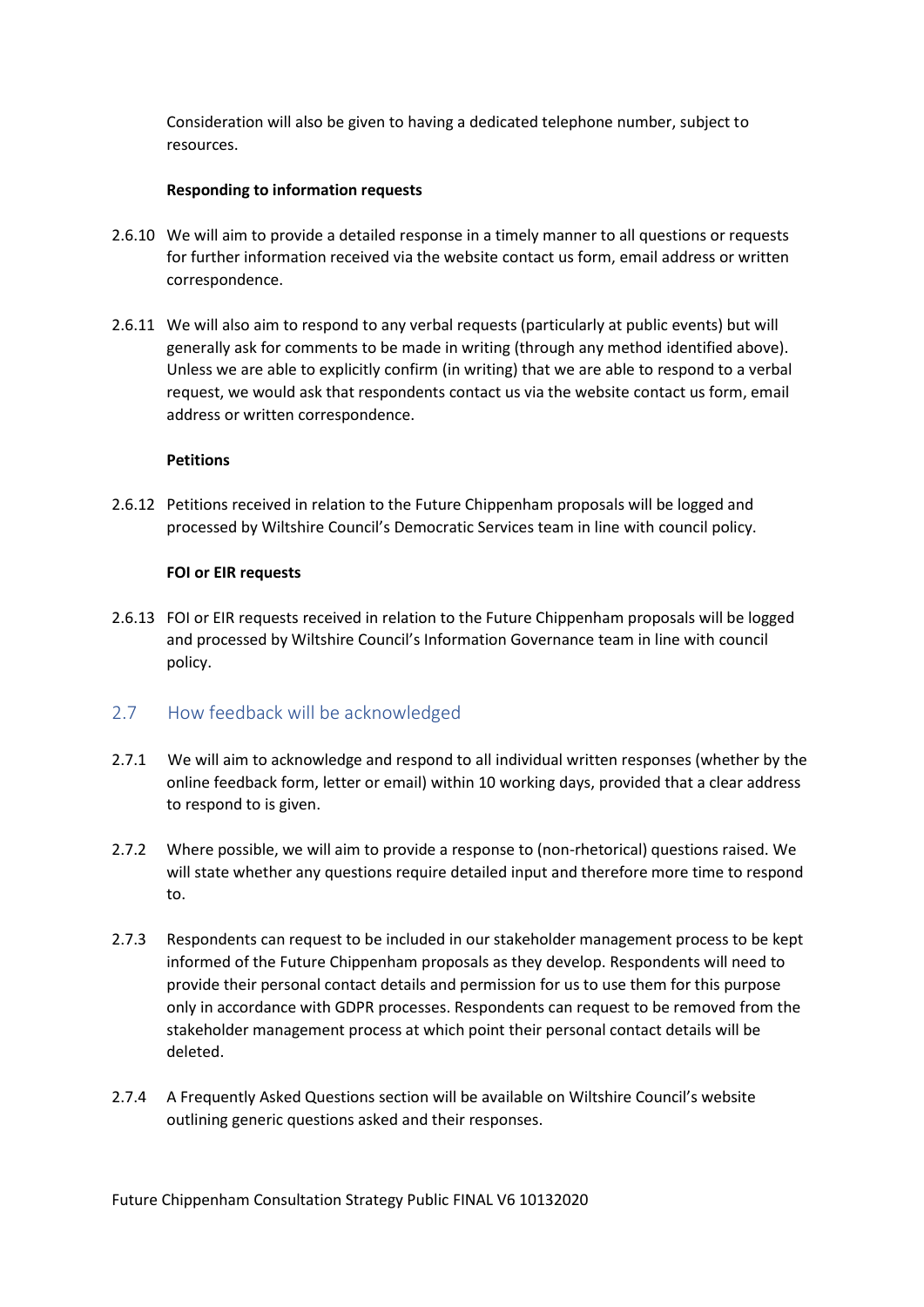2.7.5 Queries from stakeholders about the Local Plan Review will not be dealt with by the Future Chippenham team and will automatically be referred to the Spatial Planning team.

## <span id="page-10-0"></span>2.8 Capture, analysis and reporting stakeholders' comments

- 2.8.1 We are committed to recording, analysing, properly considering and providing feedback on the comments received during engagement activities.
- 2.8.2 All stakeholders will have the opportunity to respond to our proposals in several ways, specifically:
	- online feedback form
	- written representation either via letter or the printed feedback forms available at engagement events
	- emailing the project email address
- 2.8.3 For specific engagement activities, consideration may be given to having an artist present at engagement events to capture feedback in a pictorial form. Alternative options may also be considered.
- 2.8.4 We will analyse all comments received and consider these as we develop our proposals.
- 2.8.5 All feedback will be properly considered by the Future Chippenham team. Depending on the type of engagement, a schedule of responses or an engagement feedback report will be produced. Appropriate consideration will be given as to whether this feedback is anonymised.
- 2.8.6 Where appropriate, any engagement feedback reports completed will be made public.

# <span id="page-10-1"></span>3.0 Our approach to consultation

# <span id="page-10-2"></span>3.1 Introduction

3.1.1 Wiltshire Council and Future Chippenham recognises that pre-application consultation by the developer is a key requirement for applications for major infrastructure projects.

Effective pre-application consultation will lead to applications that are better developed and better understood by the public, and in which the important issues have been articulated and considered as far as possible in advance of submission of the application.

3.1.2 As a landowner / promoter of the site, the Future Chippenham team will ensure that the approach to pre-application consultation is approved by the relevant parties in the council, in accordance with the process for any other developer. A flexible approach to preapplication consultation will be important so that issues identified throughout the process can be considered and any changes can be made prior to the planning application being finalised.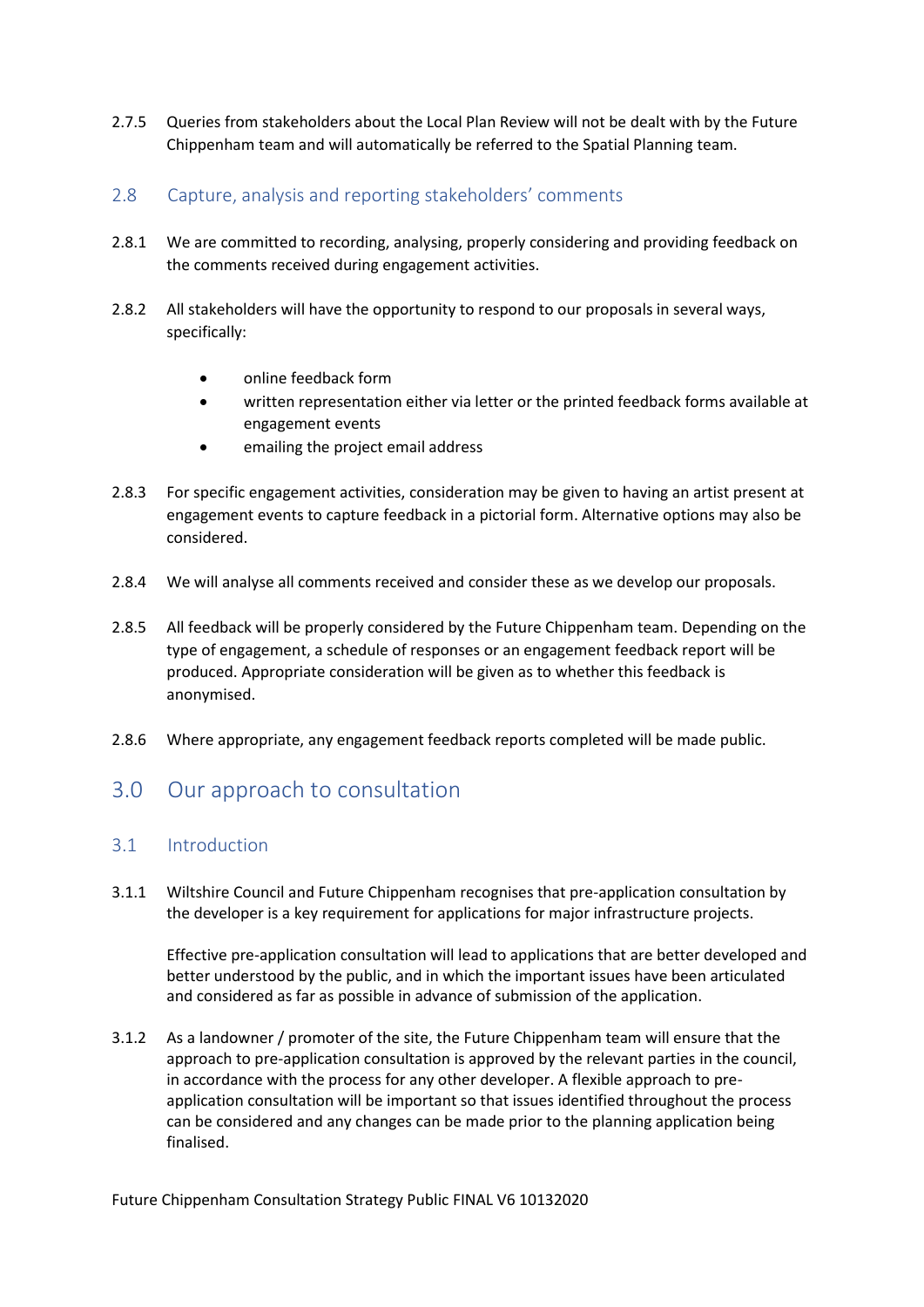- 3.1.3 COVID-19 has delayed planned consultation events. The impact and implications of COVID-19 are still ongoing, and this situation is likely to continue for the foreseeable future. All Future Chippenham consultations will therefore adhere to COVID-19 safety guidance, as appropriate.
- 3.1.4 Wiltshire Council and Future Chippenham remain committed to ensuring that every effort is made to gain input from as many consultees as possible throughout the consultation process.
- 3.1.5 For all stakeholder and community engagement activities and consultations, we will carefully consider whether it is safe, feasible and appropriate to carry this out, during the COVID-19 pandemic, in a way that does not prejudice the ability of people to be engaged in terms of fairness and equality.
- 3.1.6 Face-to-face consultations will be managed safely and in line with government guidance relating to social distancing and safety measures at that time, to ensure the process is safe for all those wishing to take part.
- 3.1.7 Where it is considered unsafe to hold face-to-face events, alternative methods of virtual and digital consultation will be followed where we can demonstrate that this meets Wiltshire Council's and Government's guidance.
- 3.1.8 Those who are self-isolating due to COVID-19, or required to shield due to a second peak, will be able to input into the pre-application consultation process either online, by post, or where these cannot be offered, the opportunity to utilise other channels as appropriate.

# <span id="page-11-0"></span>3.2 Consultation Strategy and Objectives

- 3.2.1 We aim to be clear, open and honest in our consultation with stakeholders and the community.
- 3.2.2 We will take into account relevant local and national policy and guidance including:
	- The Gunning Principles (four principles offering a legal precedent)
	- New conversations 2 : LGA Guide to Engagement
	- Broader Guidelines for Good Consultation and Engagement which is regularly updated by the government (whilst these guidelines are geared to central government it is important to keep them in mind)
	- The Consultation Institute's charter (outlines seven elements of best practice)
	- Wiltshire Council's Statement of Community Involvement July 2020 including the Temporary Arrangements to enable consultation to take place during the COVID-19 period
- 3.2.3 Our consultations will be managed in line with the following principles:
	- Our consultations will have a purpose
	- Our consultations will be clear and concise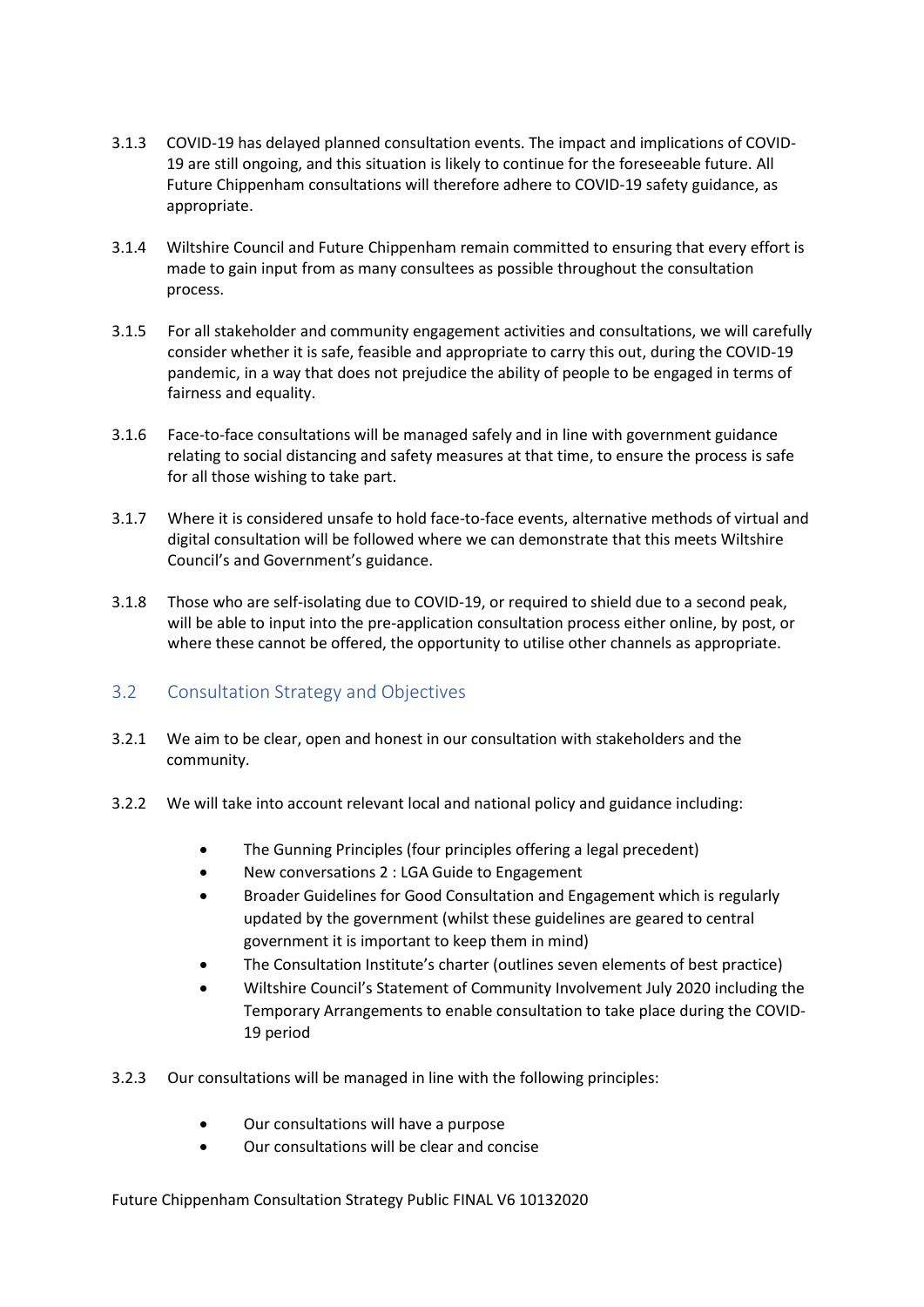- Our consultations will be informative
- Our consultations will be targeted
- Our consultations will last for a proportionate amount of time
- Our consultations will take account of the groups being consulted (and the time of year)
- Our consultations will be agreed before publication
- Our consultation results will be considered in a transparent and timely manner
- 3.2.4 Our overall consultation objectives are, but not limited to:
	- Raise awareness of what is proposed and to give local people, local town and parish councils, businesses and other statutory consultees an opportunity to comment and influence the proposals
	- Provide clear and concise information so consultees can make informed comments
	- Provide a range of different opportunities for members of the local community, relevant local town and parish councils, businesses and other statutory consultees to engage with the Future Chippenham programme and comment on the proposals
	- Invite feedback and ensure that Future Chippenham understands the views of consultees so that they can be considered during the development process
	- Show how the consultation has influenced the proposals
- 3.2.5 To deliver these objectives we will be undertaking the following consultation process:
	- Formal public consultation on the road route options involving those stakeholders identified as part of the stakeholder identification mapping and management process. This will be accompanied by the broad Framework of proposed development on council owned land
	- Announcement of the preferred road route
	- Formal public consultation on the detailed road alignment and Future Chippenham Masterplan for council owned land involving those stakeholders identified as part of the stakeholder identification mapping and management process

## <span id="page-12-0"></span>3.3 When we will consult

- 3.3.1 In line with the Gunning Principles, we will consult on proposals whilst they are still at a formative stage. This means a final decision has not yet been pre-determined or made.
- 3.3.2 The consultation period must provide sufficient time for consultees to understand the proposals and can give informed responses. Our consultation period will last for at least six weeks.
- 3.3.3 In line with Local Government Association guidance, we will try to avoid starting any new consultations during an election period (known as purdah). We will also try to avoid, where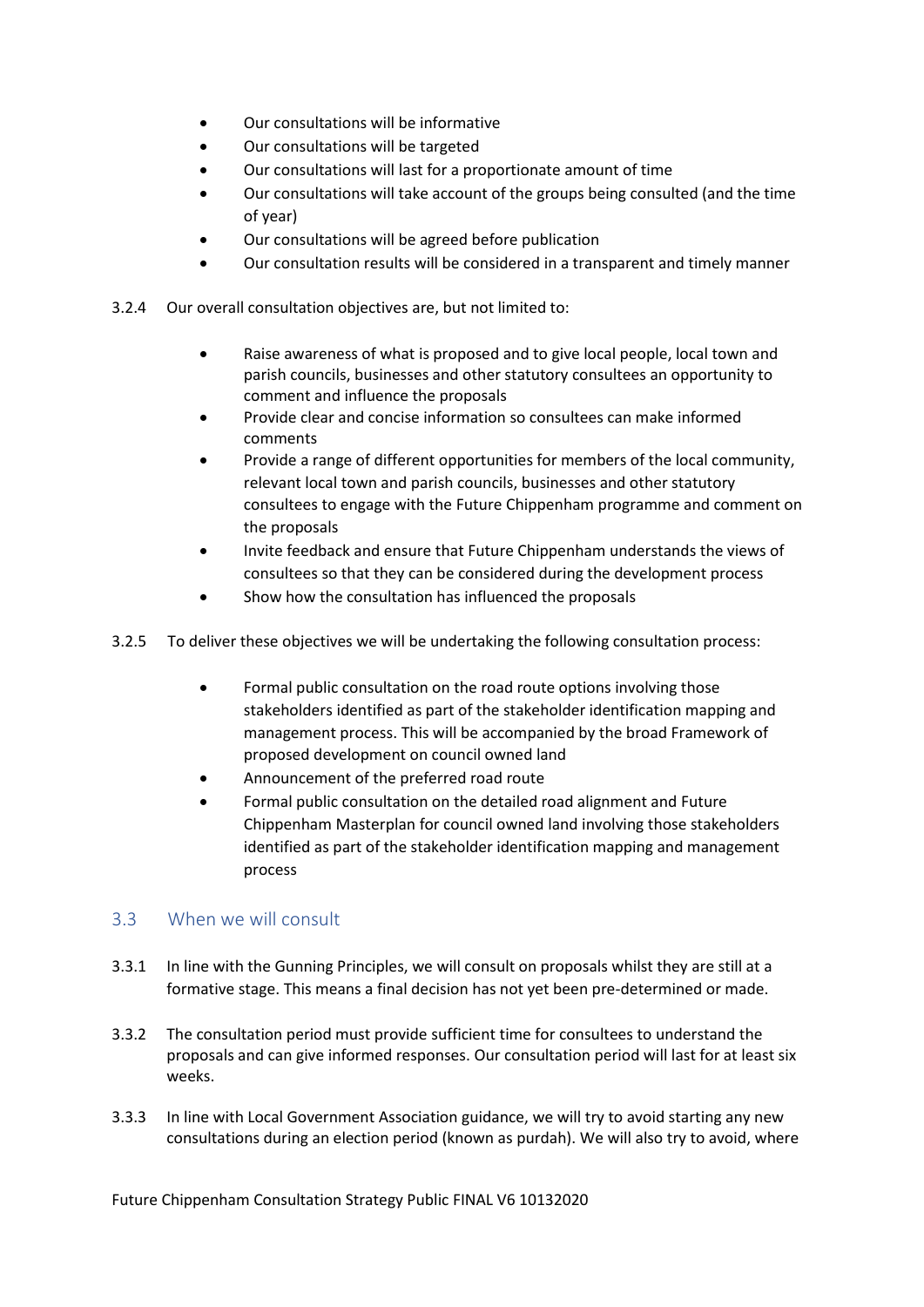possible, holding our public consultation events at the same time as similar scale proposals in the local area.

3.3.4 The following is an indicative timescale for consultation and may be subject to change due to progress of the Future Chippenham programme, COVID-19 etc.

> Early 2021 - Formal public consultation on the road route options and broad Concept Framework proposals for Wiltshire Council land



Spring 2021 - Announcement of the Preferred Route for the Road



Late Spring / Early Summer 2021 – Formal public consultation on the road alignment and council owned land for the Future Chippenham Masterplan



Winter 2021/22 – Submission of a Full Planning Application for the road and an Outline Planning Application for the mixed-use development for Wiltshire Council land

## <span id="page-13-0"></span>3.4 What will we consult on

- 3.4.1 The aim of our pre-application consultation on Future Chippenham is to ensure that the local community, relevant town and parish councils, businesses and other stakeholders have an opportunity to understand and influence the proposals for the road and development on council owned land.
- 3.4.2 There are some aspects of the proposals that determine the broad approach to development for example technical and environmental factors including topography / archaeology / ground conditions etc. There is however the opportunity to influence the following aspects that impact on the road alignment and proposed development, subject to technical feasibility, economic considerations, operational requirements, proposals for the development of land in the surrounding area, health and safety considerations and the views of specialist organisations:
	- Route Alignment Options
	- Housing including delivery rates, mix and tenures, affordable homes, later living and lifetime homes, self and custom build
	- Education primary and secondary school provision and location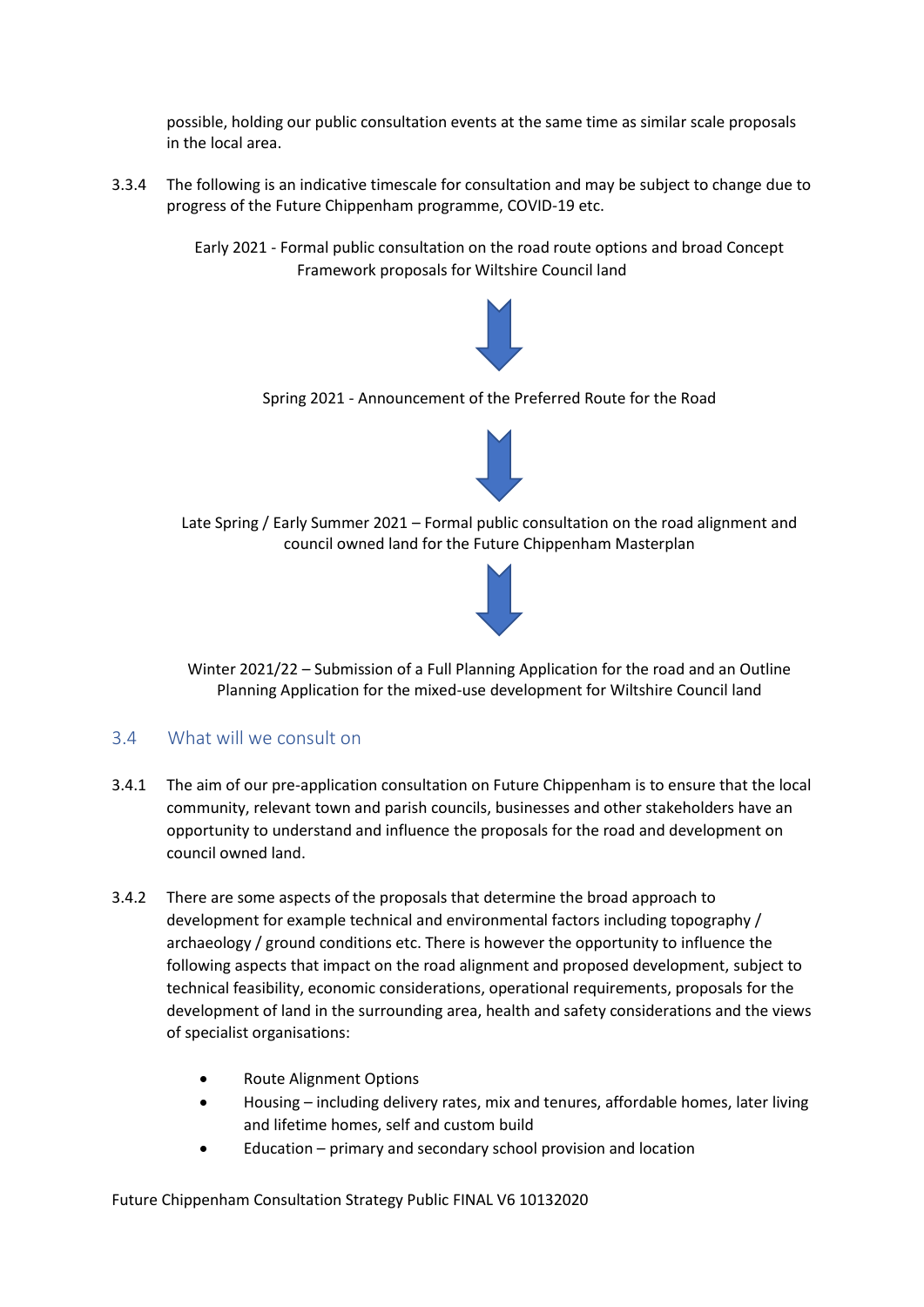- Social and community infrastructure health and wellbeing centres, cultural provision, childcare and pre-school, children's play, care and extra care, sports facilities
- Employment location, type and key sectors. Workspace in neighbourhood centres. Links with Wiltshire College and University Centre at Lackham
- Landscape, open space and green infrastructure including landscape mitigation, new woodland, the proposed River Avon Country Park and green corridors
- Flood risk surface water management strategy and use of SuDS (sustainable drainage systems)
- Sustainability and climate change environmental performance and carbon targets
- Biodiversity habitat protection, restoration and enhancement. Net gain targets
- Archaeology setting of listed buildings and protection of heritage assets

# <span id="page-14-0"></span>3.5 Who we will consult

- 3.5.1 We will consult with a full range of people, community groups, relevant town and parish councils, businesses and other relevant statutory consultees who will, or who may be affected by the new distributor road and the development of land for new housing and employment opportunities.
- 3.5.2 A comprehensive stakeholder identification mapping and management process has been carried out and the following stakeholder groups have been identified:
	- Residents
	- Community groups and sports clubs
	- Businesses and business groups
	- Landowners / developers
	- Statutory consultees (includes relevant technical and regulatory organisations)
	- Those with an interest in the land required for the proposed development such as council tenants
	- Education establishments
	- Emergency services
	- Environmental groups
	- Transport providers
	- Healthcare providers
	- Local government including town and parish councils and internal stakeholders
	- Central government departments
- 3.5.3 The stakeholder identification mapping and management process will be regularly reviewed and updated throughout the Future Chippenham programme to ensure relevant stakeholders are identified and consulted with.

## <span id="page-14-1"></span>3.6 How we will consult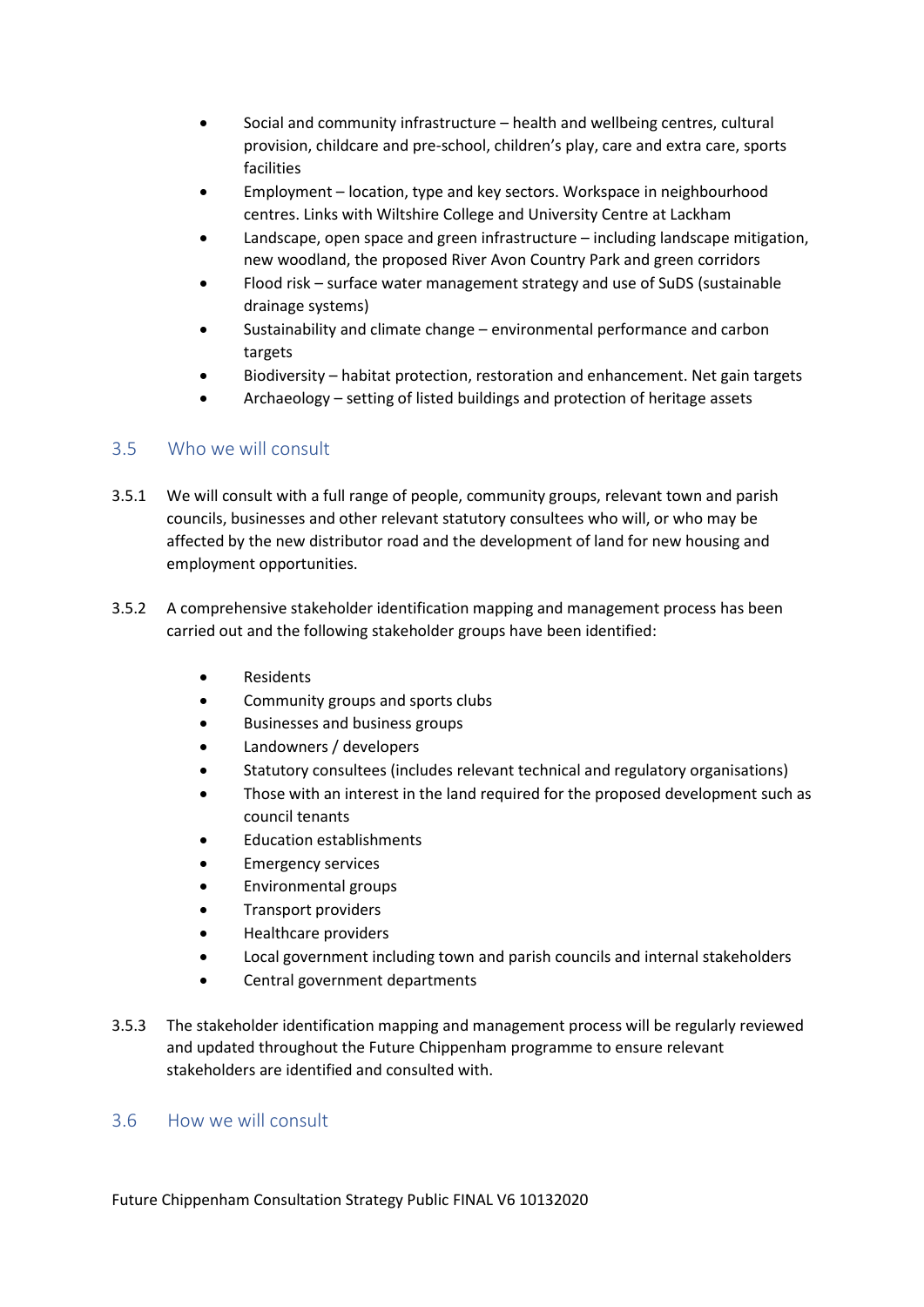- 3.6.1 A Communications and Consultation Plan will be developed for each consultation undertaken by the Future Chippenham team, to ensure that the Gunning Principles and other guidance has been fully taken into account.
- 3.6.2 Stakeholders identified through the stakeholder identification mapping and management process will be given adequate notice of the consultation period and public exhibitions / drop-in events to ensure they can take part.
- 3.6.3 The Communications and Consultation Plan will include identifying the most appropriate communication methods and channels such as, but not exhaustive:
	- Online information
		- o Wiltshire Council's website to contain all the relevant information during the consultation period so that people can still make informed comments even if they haven't been able to attend a public exhibition / drop-in event / virtual event
		- o Appropriate consultation software to view documents / information and to give comments online (although printed forms will be available, especially at public exhibitions / drop-in events)
	- Direct notification to specific stakeholders
		- o Invitation to comment
		- o Invitation to public exhibitions / drop-in events / virtual events
	- Postal survey, depending on time and funding available
	- Face to face consultation (if safe to do so during COVID-19 pandemic)
		- o Presentations
		- o Briefings
		- o Public exhibitions / drop-in events
		- o Bespoke meetings
	- Virtual consultation
		- o Virtual exhibitions
		- o Video conferencing and webinars
		- o Interactive meetings
	- Document deposit points
		- o copies of documents to be made available for reading in venues such as Wiltshire Council hubs and libraries etc. This may also include unstaffed exhibitions
		- o consider providing copies of documents to town and parish councils affected by the proposals for display in their venues
	- Promotion of consultation and exhibitions / drop-in events
		- o News releases
		- o Radio
		- o Newspaper publications
		- o Social media channels including corporate and those managed by the Community Engagement Manager
		- o Video and podcasts
		- o Posters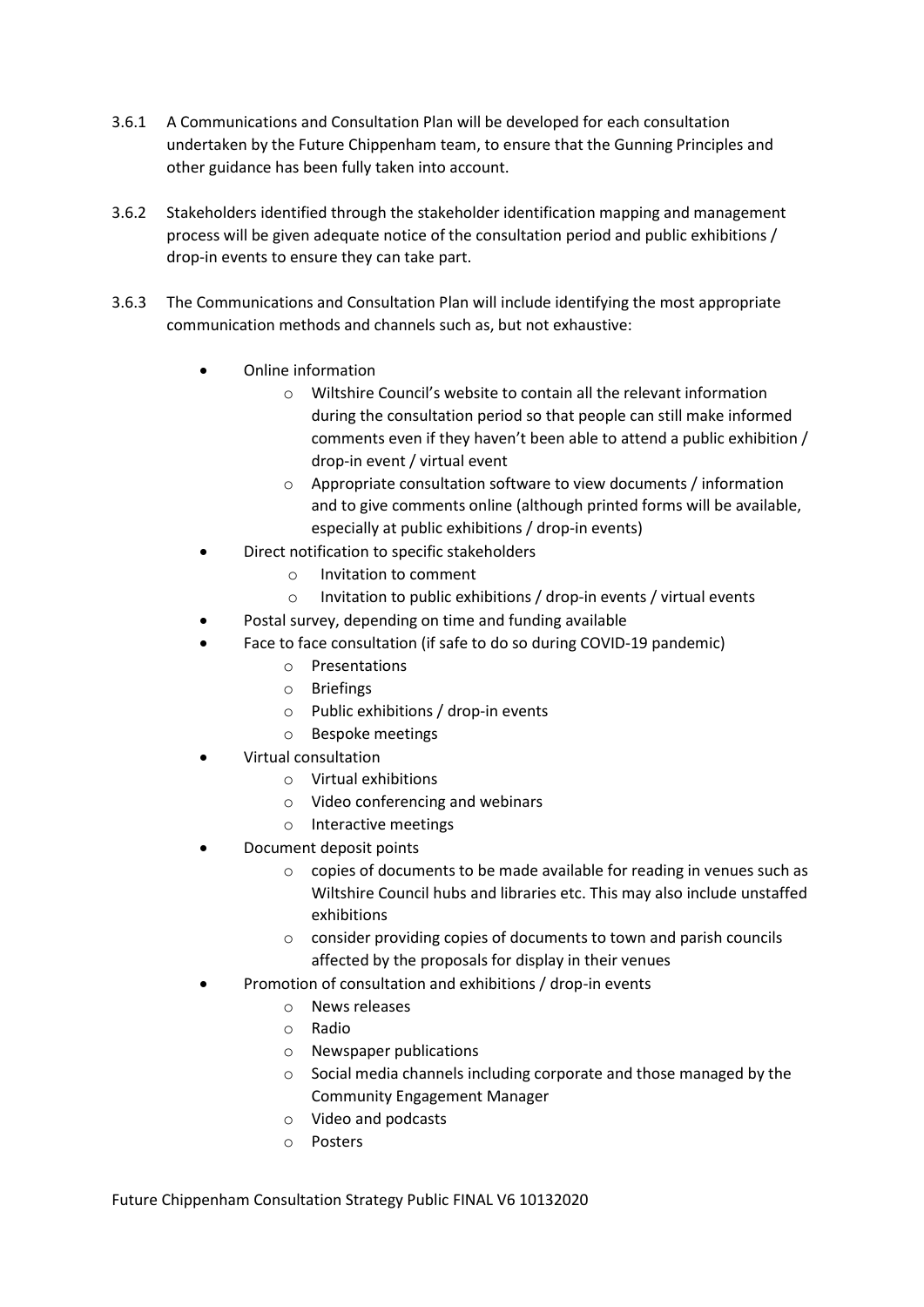- o Newsletter including corporate and those managed by the Community Engagement Manager
- o Our Community Matters blogsite
- o Information leaflets / flyers informing the local community of Future Chippenham, timescales and how they can get involved as the programme develops

#### **Public exhibitions / drop-in events**

- 3.6.4 We aim to hold a series of public exhibition / drop-in events in the main communities in the vicinity of the Future Chippenham proposals. These will follow COVID-19 guidelines, but where this is not possible due to a second wave of the pandemic / local lockdown measures etc then alternative arrangements will be made using virtual/digital technology. This will incorporate, wherever possible, activities outlined in 3.6.5 to 3.6.7 below.
- 3.6.5 By taking these public events to each of the main communities, we aim to ensure they are accessible for as many people as reasonably possible. The timing of the events will be varied including evenings and at least one day over a weekend.
- 3.6.6 The public exhibition / drop-in events will be attended by members of the project team to answer questions on the proposal, assist with interpreting the project information available at the events and to encourage people to give their views.
- 3.6.7 Information boards will be displayed at each public exhibition/ drop-in event to set out details of the proposals being consulted on. Subject to available funding, consideration will be given to using digital technology such as virtual reality etc to help explain the proposals being consulted on and maximise input from consultees. Supporting technical information may also be available as appropriate. The same information will be made available on the council's website to ensure full information is available to those people who are unable to attend these public events to still make informed comments.

#### **Community Liaison Group**

- 3.6.8 If there is sufficient interest, we will set up a Community Liaison Group (CLG) to provide an ongoing link to the local community and a means via which local concerns can be presented directly to the Future Chippenham team.
- 3.6.9 We will seek to identify people potentially interested in joining a CLG during the first public consultation.
- 3.6.10 Subject to there being sufficient interest from each group, the CLG will be made up of a mix of local residents, local councillors and representatives from local community groups and associations (including local schools where interest is shown).

#### **Consultation with statutory consultees**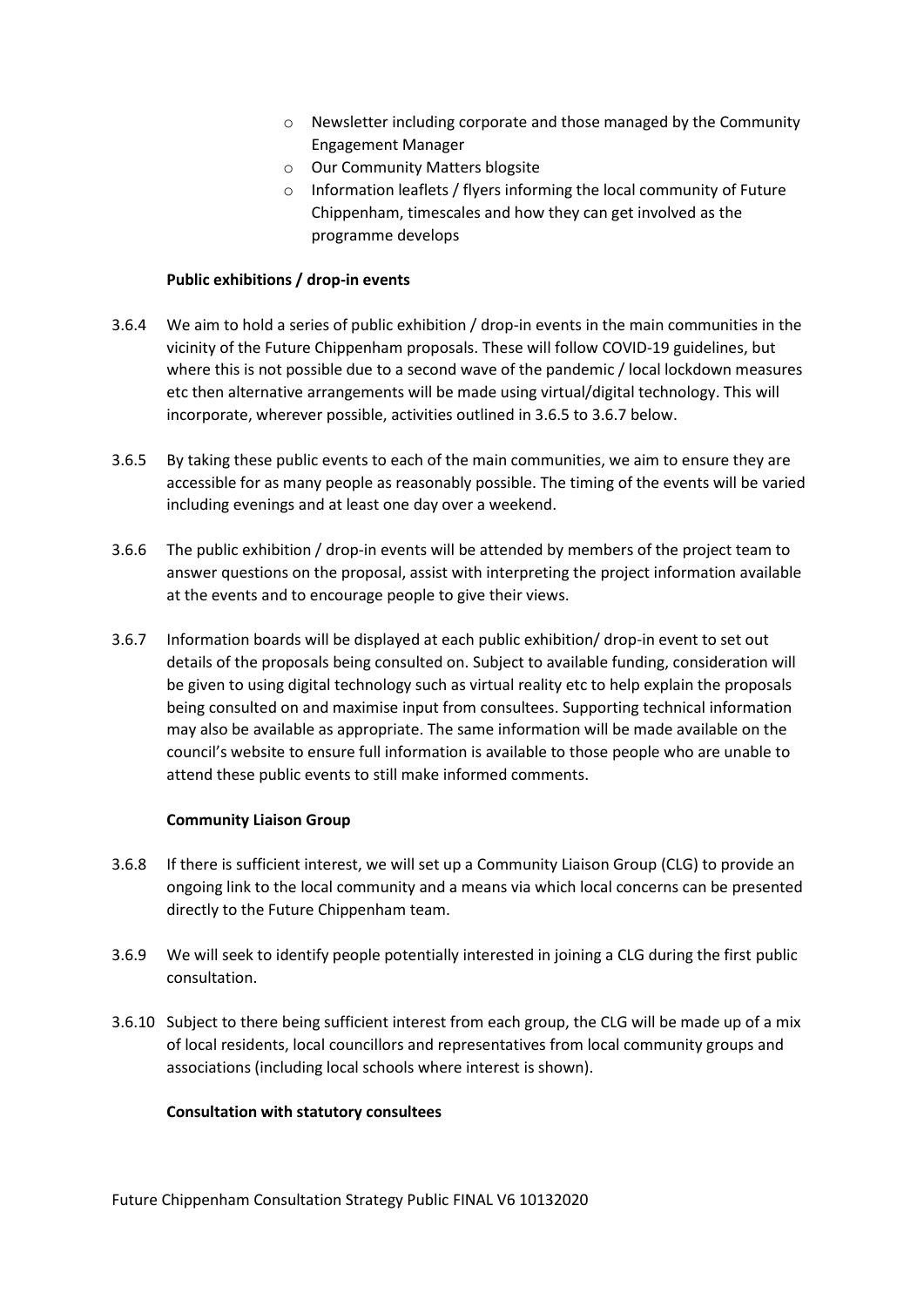- 3.6.11 Informal consultation with relevant statutory consultees will take place in advance of any public consultation.
- 3.6.12 These statutory consultees will also be made aware of the formal public consultations so that we can gain their further feedback during the consultation process.
- 3.6.13 In addition, we plan to hold a series of ongoing pre-application consultation meetings with key stakeholders such as landowners / developers and tenants to ensure ongoing and constructive dialogue on the scope of the project and obtain feedback on the evolving proposal.

# <span id="page-17-0"></span>4.0 Capture, analysis and reporting consultees' comments

# <span id="page-17-1"></span>4.1 Introduction

4.1.1 We are committed to recording, analysing, properly considering and providing feedback on the comments received during our consultations.

# <span id="page-17-2"></span>4.2 How feedback can be provided

- 4.2.1 All consultees will have the opportunity to respond to our proposals in several ways, specifically:
	- online feedback form
	- written representation either via letter or the printed feedback forms available at the public exhibitions / drop-in events
	- emailing the project email address

# <span id="page-17-3"></span>4.3 Analysis

4.3.1 We will analyse all comments received and take them into account as we develop our proposals.

## <span id="page-17-4"></span>4.4 Reporting

- 4.4.1 There must be proper consideration of the consultation responses, before a final decision is made. Our consultation feedback report will detail the feedback received and how this has shaped proposals.
- 4.4.2 Any decision-making reports or minutes of the decision itself should explain the number and the nature of the responses that have been received from consultees and how these have informed the decision. This will be achieved by way of our consultation feedback report being appended to the decision-making report.
- 4.4.3 The consultation feedback report will also be published on the council's website.